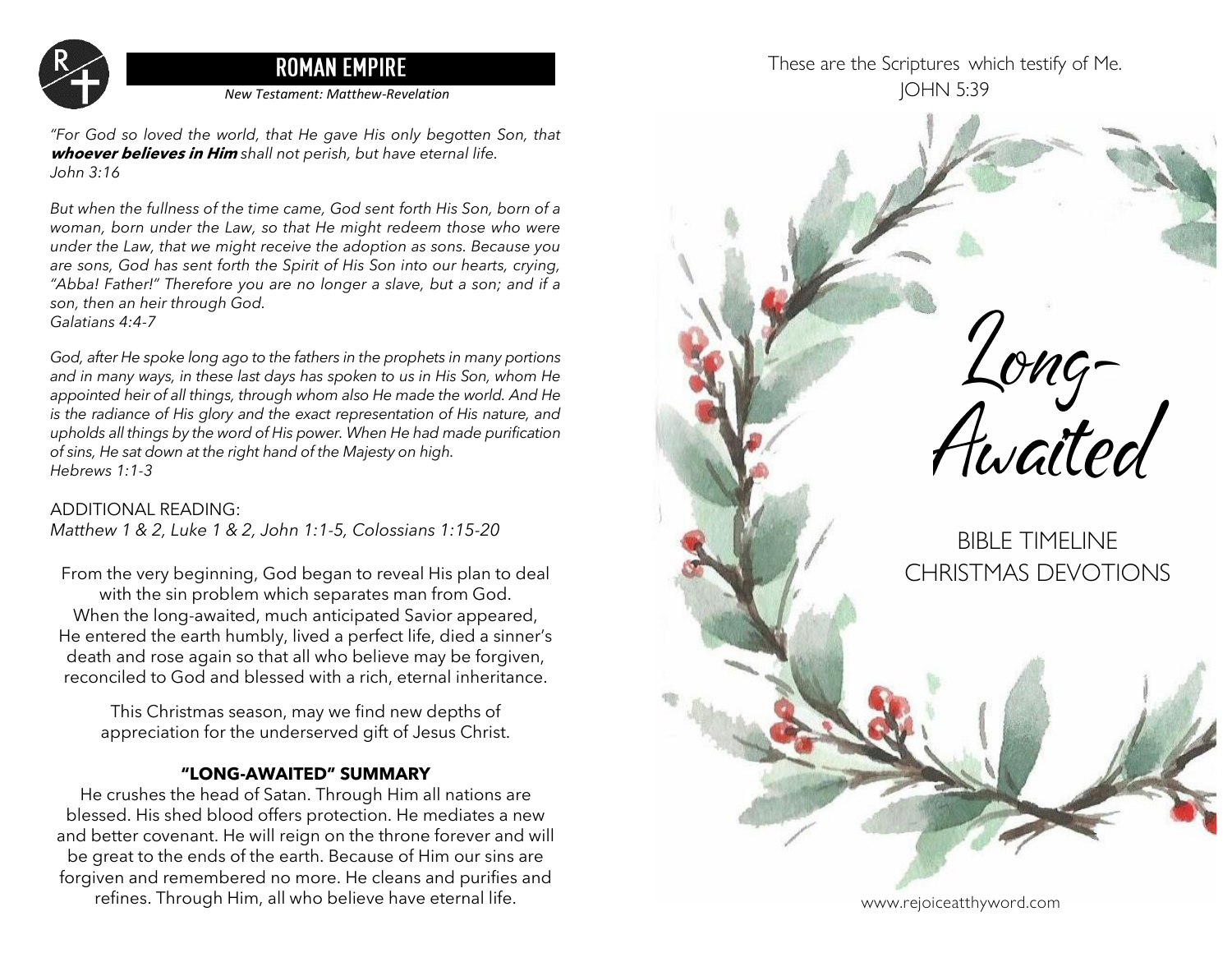

## **THE BEGINNING**

### **PROPHECY**

*Now the serpent was more crafty than any of the wild animals the LORD God had made. He said to the woman, "Did God really say, 'You must not eat from any tree in the garden'?" The woman said to the serpent, "We may eat fruit from the trees in the garden, but God did say, 'You must not eat fruit from the tree that is in the middle of the garden, and you must not touch it, or you will die.' " "You will not certainly die," the serpent said to the woman. "For God knows that when you eat from it your eyes will be opened, and you will be like God, knowing good and evil." When the woman saw that the fruit of the tree was good for food and pleasing to the eye, and also desirable for gaining wisdom, she took some and ate it…*

*…Then the LORD God said to the woman, "What is this you have done?" The woman said, "The serpent deceived me, and I ate."*

*So the LORD God said to the serpent,* 

*"Because you have done this, Cursed are you above all livestock and all wild animals! You will crawl on your belly and you will eat dust all the days of your life. And I will put enmity between you and the woman, and between your offspring and hers; He will crush your head and you will strike His heel."*

\_\_\_\_\_\_\_\_\_\_\_\_\_\_\_\_\_\_\_\_\_\_\_\_\_\_\_\_\_\_\_\_\_\_\_\_\_\_\_\_\_\_\_\_\_\_\_\_\_\_\_\_\_\_\_\_\_\_\_\_\_\_\_\_\_\_\_\_

\_\_\_\_\_\_\_\_\_\_\_\_\_\_\_\_\_\_\_\_\_\_\_\_\_\_\_\_\_\_\_\_\_\_\_\_\_\_\_\_\_\_\_\_\_\_\_\_\_\_\_\_\_\_\_\_\_\_\_\_\_\_\_\_\_\_\_\_

\_\_\_\_\_\_\_\_\_\_\_\_\_\_\_\_\_\_\_\_\_\_\_\_\_\_\_\_\_\_\_\_\_\_\_\_\_\_\_\_\_\_\_\_\_\_\_\_\_\_\_\_\_\_\_\_\_\_\_\_\_\_\_\_\_\_\_\_

\_\_\_\_\_\_\_\_\_\_\_\_\_\_\_\_\_\_\_\_\_\_\_\_\_\_\_\_\_\_\_\_\_\_\_\_\_\_\_\_\_\_\_\_\_\_\_\_\_\_\_\_\_\_\_\_\_\_\_\_\_\_\_\_\_\_\_\_

\_\_\_\_\_\_\_\_\_\_\_\_\_\_\_\_\_\_\_\_\_\_\_\_\_\_\_\_\_\_\_\_\_\_\_\_\_\_\_\_\_\_\_\_\_\_\_\_\_\_\_\_\_\_\_\_\_\_\_\_\_\_\_\_\_\_\_\_ \_\_\_\_\_\_\_\_\_\_\_\_\_\_\_\_\_\_\_\_\_\_\_\_\_\_\_\_\_\_\_\_\_\_\_\_\_\_\_\_\_\_\_\_\_\_\_\_\_\_\_\_\_\_\_\_\_\_\_\_\_\_\_\_\_\_\_\_

*Genesis 3:1-6a, 13-15*

What characters are mentioned in this passage? \_\_\_\_\_\_\_\_\_\_\_\_\_\_\_\_\_\_\_\_\_\_\_\_\_\_\_\_\_\_\_\_\_

What will the serpent do to the woman's offspring? \_\_\_\_\_\_\_\_\_\_\_\_\_\_\_\_\_\_\_\_\_\_\_\_\_\_\_\_\_

What will the woman's offspring do to the serpent? \_\_\_\_\_\_\_\_\_\_\_\_\_\_\_\_\_\_\_\_\_\_\_\_\_\_\_\_\_

### **FULFILLMENT**

READ: *1 John 3:8* & *Hebrews 2:14-15*

What has the Son of God accomplished? \_\_\_\_\_\_\_\_\_\_\_\_\_\_\_\_\_\_\_\_\_\_\_\_\_\_\_\_\_\_



# **PERSIAN EMPIRE**

*Genesis Ezra, Nehemiah, Esther, Haggai, Zechariah, Malachi*

 *of silver, and He will purify the sons of Levi and refine them like gold and Malachi 3:1-3 "Behold, I am going to send My messenger, and he will clear the way before Me. And the Lord, whom you seek, will suddenly come to His temple; and the messenger of the covenant, in whom you delight, behold, He is coming," says the LORD of hosts. "But who can endure the day of His coming? And who can stand when He appears? For He is like a refiner's fire and like fullers' soap. "He will sit as a smelter and purifier silver, so that they may present to the LORD offerings in righteousness.*

Fill in the descriptions of the messenger from the passage:

| "He is like a    |                   |
|------------------|-------------------|
| and like         |                   |
| He will sit as a |                   |
| and              | $^{\prime\prime}$ |

*\_\_\_\_\_\_\_\_\_\_\_\_\_\_\_\_\_\_\_\_\_\_\_\_\_\_\_\_\_\_\_\_\_\_\_\_\_\_\_\_\_\_\_\_\_\_\_\_\_\_\_\_\_\_\_\_\_\_\_*

*\_\_\_\_\_\_\_\_\_\_\_\_\_\_\_\_\_\_\_\_\_\_\_\_\_\_\_\_\_\_\_\_\_\_\_\_\_\_\_\_\_\_\_\_\_\_\_\_\_\_\_\_\_\_\_\_\_\_\_*

*\_\_\_\_\_\_\_\_\_\_\_\_\_\_\_\_\_\_\_\_\_\_\_\_\_\_\_\_\_\_\_\_\_\_\_\_\_\_\_\_\_\_\_\_\_\_\_\_\_\_\_\_\_\_\_\_\_\_\_*

The passage speaks of two messengers:

*"the messenger who will clear the way"* READ: *John 1:6-8* 

*"the messenger of the covenant"* READ: *John 1:9-18*

REFLECTION: *DEFLECTION:* 



# **GREEK EMPIRE**

*400 years of silence Occurring between the Old & New Testaments*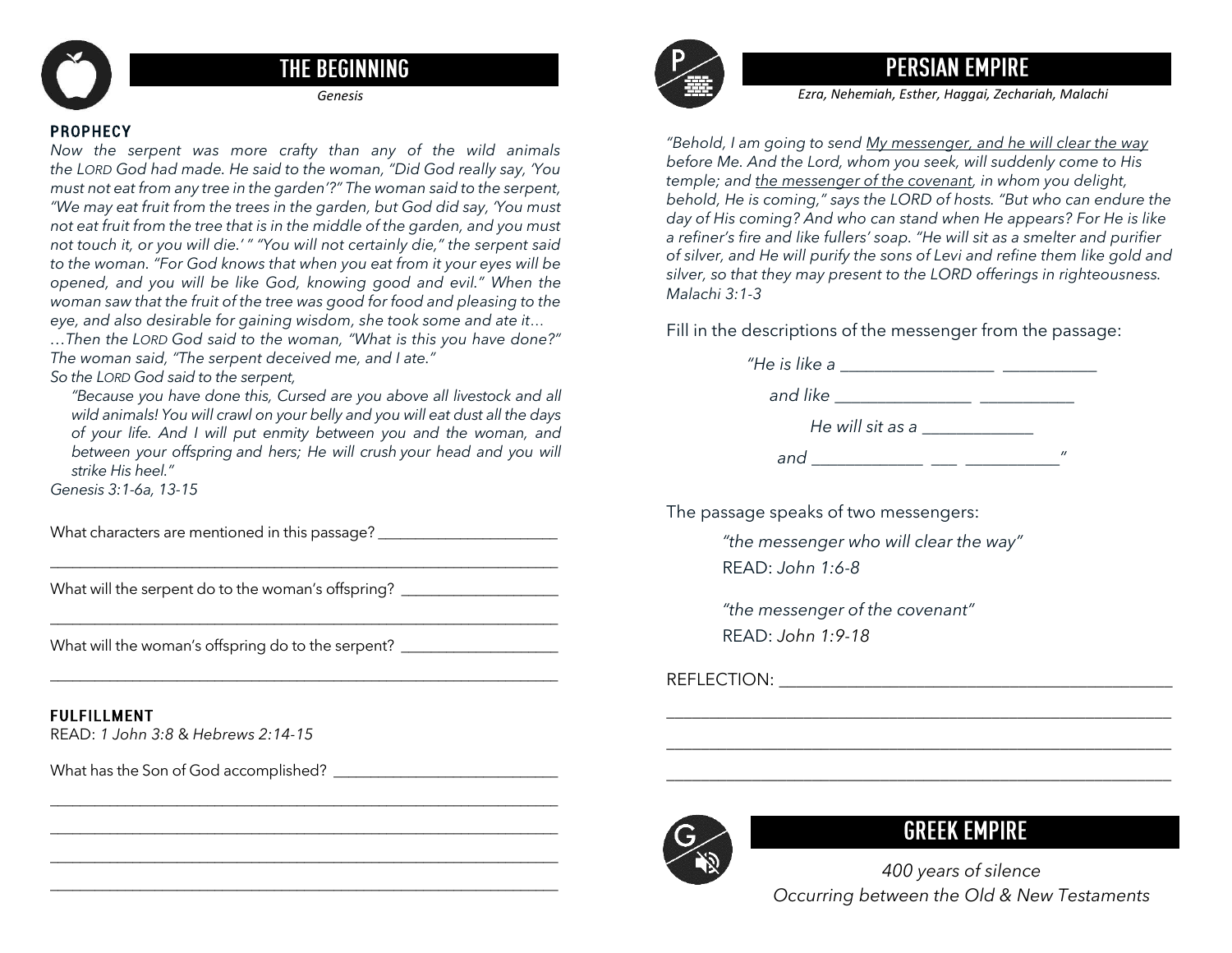

# **BABYLONIAN EMPIRE**

### *2 Kings, 2 Chronicles, Daniel, Ezekiel, Jeremiah, Lamentations*

*While I was still praying, Gabriel, the man I had seen in the earlier vision, came to me in swift flight about the time of the evening sacrifice. He instructed me and spoke with me, saying: "O Daniel, I have come now to give you insight and understanding. At the beginning of your petitions, an answer went out, and I have come to tell you, for you are highly precious. So consider the message and understand the vision: "Seventy weeks are decreed for your people and your holy city to stop their transgression, to put an end to sin, to make atonement for iniquity, to bring in everlasting righteousness, to seal up vision and prophecy, and to anoint the Most Holy Place. Know and understand this: From the issuance of the decree to restore and rebuild Jerusalem, until the* **Messiah, the Prince***, there will be seven weeks and sixty-two weeks."*

*Daniel 9:21-25a*

How does Gabriel describe Daniel?

What will be accomplished in the seventy weeks?

| 2.                                                                            |  |
|-------------------------------------------------------------------------------|--|
| $\begin{array}{c} 3. \qquad \qquad \textcolor{red}{\textbf{2.2}} \end{array}$ |  |
| 4.                                                                            |  |
| 5.                                                                            |  |
|                                                                               |  |

*Now in the sixth month the angel Gabriel was sent from God to a city in Galilee called Nazareth, to a virgin engaged to a man whose name was Joseph, of the descendants of David; and the virgin's name was Mary. And coming in, he said to her, "Greetings, favored one! The Lord is with you."…"And behold, you will conceive in your womb and bear a son, and you shall name Him* **Jesus***. "He will be great and will be called the* **Son of the Most High***; and the Lord God will give Him the throne of His father David; and He will reign over the house of Jacob forever, and His kingdom will have no end." Luke 1:26-28, 31-33*

How does Gabriel describe Mary? \_\_\_\_\_\_\_\_\_\_\_\_\_\_\_\_\_\_\_\_\_\_\_\_\_\_\_\_\_\_\_\_\_\_

*Behold, an angel of the Lord appeared to him in a dream, saying, "Joseph, son of David, do not be afraid to take Mary as your wife; for the Child who has been conceived in her is of the Holy Spirit."She will bear a Son; and you shall call His name* **Jesus,** *for He will save His people from their sins." Matthew 1:20b-21*

What will Jesus do? \_\_\_\_\_\_\_\_\_\_\_\_\_\_\_\_\_\_\_\_\_\_\_\_\_\_\_\_\_\_\_\_\_\_\_\_\_\_\_\_\_\_\_\_\_\_\_



# **THE PATRIARCHS**

*Genesis, Job (?)*

*The angel of the LORD called to Abraham… I will surely bless you and make your descendants as numerous as the stars in the sky and as the sand on the seashore. Your descendants will take possession of the cities of their enemies, and through your offspring all nations on earth will be blessed, because you have obeyed me." Genesis 22:15a, 17-18*

Fill in the 3 major promises God makes to Abraham in this passage.

\_\_\_\_\_\_\_\_\_\_\_\_\_\_\_\_\_\_\_\_\_\_\_\_\_\_\_\_\_\_\_\_\_\_\_\_\_\_\_\_\_\_\_\_\_\_\_\_\_\_\_\_\_\_\_\_\_\_\_\_\_\_

\_\_\_\_\_\_\_\_\_\_\_\_\_\_\_\_\_\_\_\_\_\_\_\_\_\_\_\_\_\_\_\_\_\_\_\_\_\_\_\_\_\_\_\_\_\_\_\_\_\_\_\_\_\_\_\_\_\_\_\_\_\_

\_\_\_\_\_\_\_\_\_\_\_\_\_\_\_\_\_\_\_\_\_\_\_\_\_\_\_\_\_\_\_\_\_\_\_\_\_\_\_\_\_\_\_\_\_\_\_\_\_\_\_\_\_\_\_\_\_\_\_\_\_\_

\_\_\_\_\_\_\_\_\_\_\_\_\_\_\_\_\_\_\_\_\_\_\_\_\_\_\_\_\_\_\_\_\_\_\_\_\_\_\_\_\_\_\_\_\_\_\_\_\_\_\_\_\_\_\_\_\_\_\_\_\_\_

\_\_\_\_\_\_\_\_\_\_\_\_\_\_\_\_\_\_\_\_\_\_\_\_\_\_\_\_\_\_\_\_\_\_\_\_\_\_\_\_\_\_\_\_\_\_\_\_\_\_\_\_\_\_\_\_\_\_\_\_\_\_\_\_\_\_ \_\_\_\_\_\_\_\_\_\_\_\_\_\_\_\_\_\_\_\_\_\_\_\_\_\_\_\_\_\_\_\_\_\_\_\_\_\_\_\_\_\_\_\_\_\_\_\_\_\_\_\_\_\_\_\_\_\_\_\_\_\_\_\_\_\_\_\_\_ \_\_\_\_\_\_\_\_\_\_\_\_\_\_\_\_\_\_\_\_\_\_\_\_\_\_\_\_\_\_\_\_\_\_\_\_\_\_\_\_\_\_\_\_\_\_\_\_\_\_\_\_\_\_\_\_\_\_\_\_\_\_\_\_\_\_\_\_\_ \_\_\_\_\_\_\_\_\_\_\_\_\_\_\_\_\_\_\_\_\_\_\_\_\_\_\_\_\_\_\_\_\_\_\_\_\_\_\_\_\_\_\_\_\_\_\_\_\_\_\_\_\_\_\_\_\_\_\_\_\_\_\_\_\_\_\_\_\_

\_\_\_\_\_\_\_\_\_\_\_\_\_\_\_\_\_\_\_\_\_\_\_\_\_\_\_\_\_\_\_\_\_\_\_\_\_\_\_\_\_\_\_\_\_\_\_\_\_\_\_\_\_\_\_\_\_\_\_\_\_\_\_\_\_\_\_\_\_ \_\_\_\_\_\_\_\_\_\_\_\_\_\_\_\_\_\_\_\_\_\_\_\_\_\_\_\_\_\_\_\_\_\_\_\_\_\_\_\_\_\_\_\_\_\_\_\_\_\_\_\_\_\_\_\_\_\_\_\_\_\_\_\_\_\_\_\_\_

◆ He will make Abraham's descendants \_\_\_\_\_\_\_\_\_\_\_\_\_\_\_\_\_\_\_\_\_\_\_\_\_

READ: *Exodus 1:7, Acts 7:17*

 $\blacklozenge$  Abraham's descendants will  $\frac{1}{2}$  take  $\frac{1}{2}$  and  $\frac{1}{2}$  and  $\frac{1}{2}$  and  $\frac{1}{2}$  and  $\frac{1}{2}$  and  $\frac{1}{2}$  and  $\frac{1}{2}$  and  $\frac{1}{2}$  and  $\frac{1}{2}$  and  $\frac{1}{2}$  and  $\frac{1}{2}$  and  $\frac{1}{2}$  and  $\frac$ 

READ: *Joshua 24:1-13*

◆ Through Abraham's offspring \_\_\_\_\_\_\_\_\_\_\_\_\_\_\_\_\_\_\_\_\_\_\_\_\_\_\_\_\_\_\_

READ: *Galatians 3:8-9, 16*

REFLECTION/NOTES: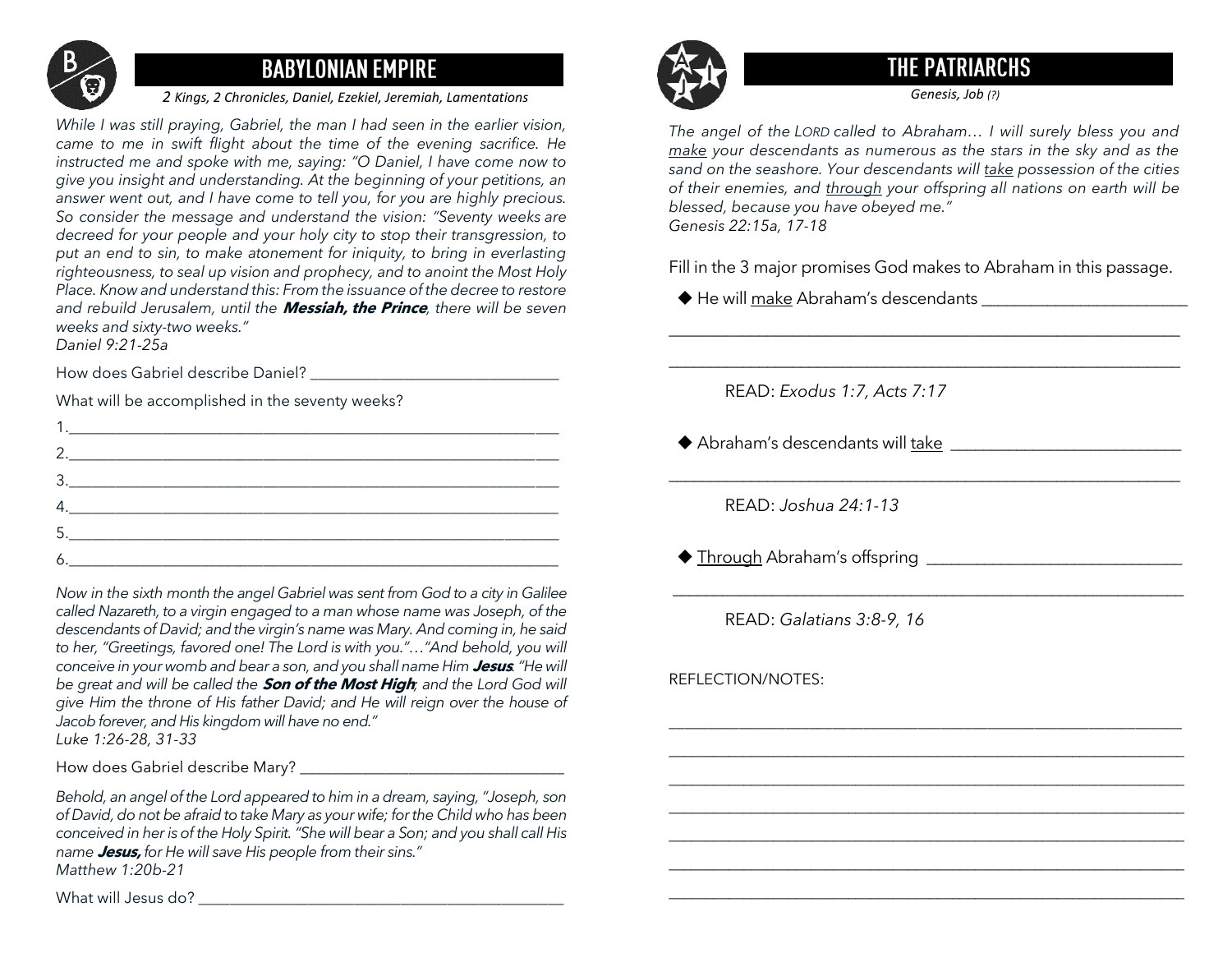

# **ISRAELITES IN EGYPT**

*Then Moses called for all the elders of Israel and said to them,* 

*"Go and take for yourselves lambs according to your families, and slay the*  **Passover lamb***. "You shall take a bunch of hyssop and dip it in the blood which is in the basin, and apply some of the blood that is in the basin to the lintel and the two doorposts; and none of you shall go outside the door of his house until morning. "For the LORD will pass through to smite the Egyptians; and when He sees the blood on the lintel and on the two doorposts, the LORD will* **pass over** *the door and will not allow the destroyer to come in to your houses to smite you. "*

*And you shall observe this event as an ordinance for you and your children forever. "When you enter the land which the LORD will give you, as He has promised, you shall observe this rite. "And when your children say to you, 'What does this rite mean to you?' you shall say, 'It is a Passover sacrifice to the LORD who* **passed over** *the houses of the sons of Israel in Egypt when He smote the Egyptians, but spared our homes.'" And the people bowed low and worshiped. Exodus 12:22-27*

\_\_\_\_\_\_\_\_\_\_\_\_\_\_\_\_\_\_\_\_\_\_\_\_\_\_\_\_\_\_\_\_\_\_\_\_\_\_\_\_\_\_\_\_\_\_\_\_\_\_\_\_\_\_\_\_\_\_\_\_\_\_ \_\_\_\_\_\_\_\_\_\_\_\_\_\_\_\_\_\_\_\_\_\_\_\_\_\_\_\_\_\_\_\_\_\_\_\_\_\_\_\_\_\_\_\_\_\_\_\_\_\_\_\_\_\_\_\_\_\_\_\_\_\_

\_\_\_\_\_\_\_\_\_\_\_\_\_\_\_\_\_\_\_\_\_\_\_\_\_\_\_\_\_\_\_\_\_\_\_\_\_\_\_\_\_\_\_\_\_\_\_\_\_\_\_\_\_\_\_\_\_\_\_\_\_\_ \_\_\_\_\_\_\_\_\_\_\_\_\_\_\_\_\_\_\_\_\_\_\_\_\_\_\_\_\_\_\_\_\_\_\_\_\_\_\_\_\_\_\_\_\_\_\_\_\_\_\_\_\_\_\_\_\_\_\_\_\_\_ \_\_\_\_\_\_\_\_\_\_\_\_\_\_\_\_\_\_\_\_\_\_\_\_\_\_\_\_\_\_\_\_\_\_\_\_\_\_\_\_\_\_\_\_\_\_\_\_\_\_\_\_\_\_\_\_\_\_\_\_\_\_

What items were needed to carry out Moses command?

What good result would obedience yield?

The first Passover shows a picture of a lamb sacrificed for salvation.

\_\_\_\_\_\_\_\_\_\_\_\_\_\_\_\_\_\_\_\_\_\_\_\_\_\_\_\_\_\_\_\_\_\_\_\_\_\_\_\_\_\_\_\_\_\_\_\_\_\_\_\_\_\_\_\_\_\_\_\_\_\_ \_\_\_\_\_\_\_\_\_\_\_\_\_\_\_\_\_\_\_\_\_\_\_\_\_\_\_\_\_\_\_\_\_\_\_\_\_\_\_\_\_\_\_\_\_\_\_\_\_\_\_\_\_\_\_\_\_\_\_\_\_\_ \_\_\_\_\_\_\_\_\_\_\_\_\_\_\_\_\_\_\_\_\_\_\_\_\_\_\_\_\_\_\_\_\_\_\_\_\_\_\_\_\_\_\_\_\_\_\_\_\_\_\_\_\_\_\_\_\_\_\_\_\_\_ \_\_\_\_\_\_\_\_\_\_\_\_\_\_\_\_\_\_\_\_\_\_\_\_\_\_\_\_\_\_\_\_\_\_\_\_\_\_\_\_\_\_\_\_\_\_\_\_\_\_\_\_\_\_\_\_\_\_\_\_\_\_

READ: *John 1:29*, *Luke 22:7-20* & *1 Peter 1:18-21*

Summarize the passages above: \_\_\_\_\_\_\_\_\_\_\_\_\_\_\_\_\_\_\_\_\_\_\_\_\_\_\_\_\_\_\_\_



# **ASSYRIAN CAPTIVITY**

*Genesis, Exodus 2 Kings, Jeremiah, Nahum, Habakkuk, Zephaniah*

Search for these words in the passage and mark them accordingly:



*"Behold, the days are coming," declares the LORD, "when I will make a* **new covenant** *with the house of Israel and with the house of Judah…I will put My law within them and on their heart I will write it; and I will be their God, and they shall be My people. They will not teach again, each man his neighbor and each man his brother, saying, 'Know the LORD,' for they will all know Me, from the least of them to the greatest of them," declares the LORD, "for I will forgive their iniquity, and their sin I will remember no more." Jeremiah 31:31, 33b-34*

At this point in the timeline,

the Northern Kingdom of Israel was taken captive by Assyria and soon the Southern Kingdom of Judah would be overtaken by Babylon. God makes a promise that something better is coming. What will happen to their iniquity/sin when He makes this New Covenant?

Search for these words in the passage and mark them accordingly:

\_\_\_\_\_\_\_\_\_\_\_\_\_\_\_\_\_\_\_\_\_\_\_\_\_\_\_\_\_\_\_\_\_\_\_\_\_\_\_\_\_\_\_\_\_\_\_\_\_\_\_\_\_\_\_\_\_\_\_\_\_\_ \_\_\_\_\_\_\_\_\_\_\_\_\_\_\_\_\_\_\_\_\_\_\_\_\_\_\_\_\_\_\_\_\_\_\_\_\_\_\_\_\_\_\_\_\_\_\_\_\_\_\_\_\_\_\_\_\_\_\_\_\_\_

 **[once / one] offering / offered sin(s)** 

*By this will we have been sanctified, through the offering of the body of Jesus Christ once for all. Every priest stands daily ministering and offering time after time the same sacrifices, which can never take away sins; but He, having offered one sacrifice for sins for all time, sat down at the right hand of God, waiting from that time onward until His enemies be made a footstool for His feet. For by one offering He has perfected for all time those who are sanctified. And the Holy Spirit also testifies to us; for after saying, "THIS IS THE* **COVENANT** *THAT I WILL MAKE WITH THEM AFTER THOSE DAYS, SAYS THE LORD: I WILL PUT MY LAWS UPON THEIR HEART, AND ON THEIR MIND I WILL WRITE THEM," He then says, "AND THEIR SINS AND THEIR LAWLESS DEEDS I WILL REMEMBER NO MORE." Now where there is forgiveness of these things, there is no longer any offering for sin. Hebrews 10:10-18*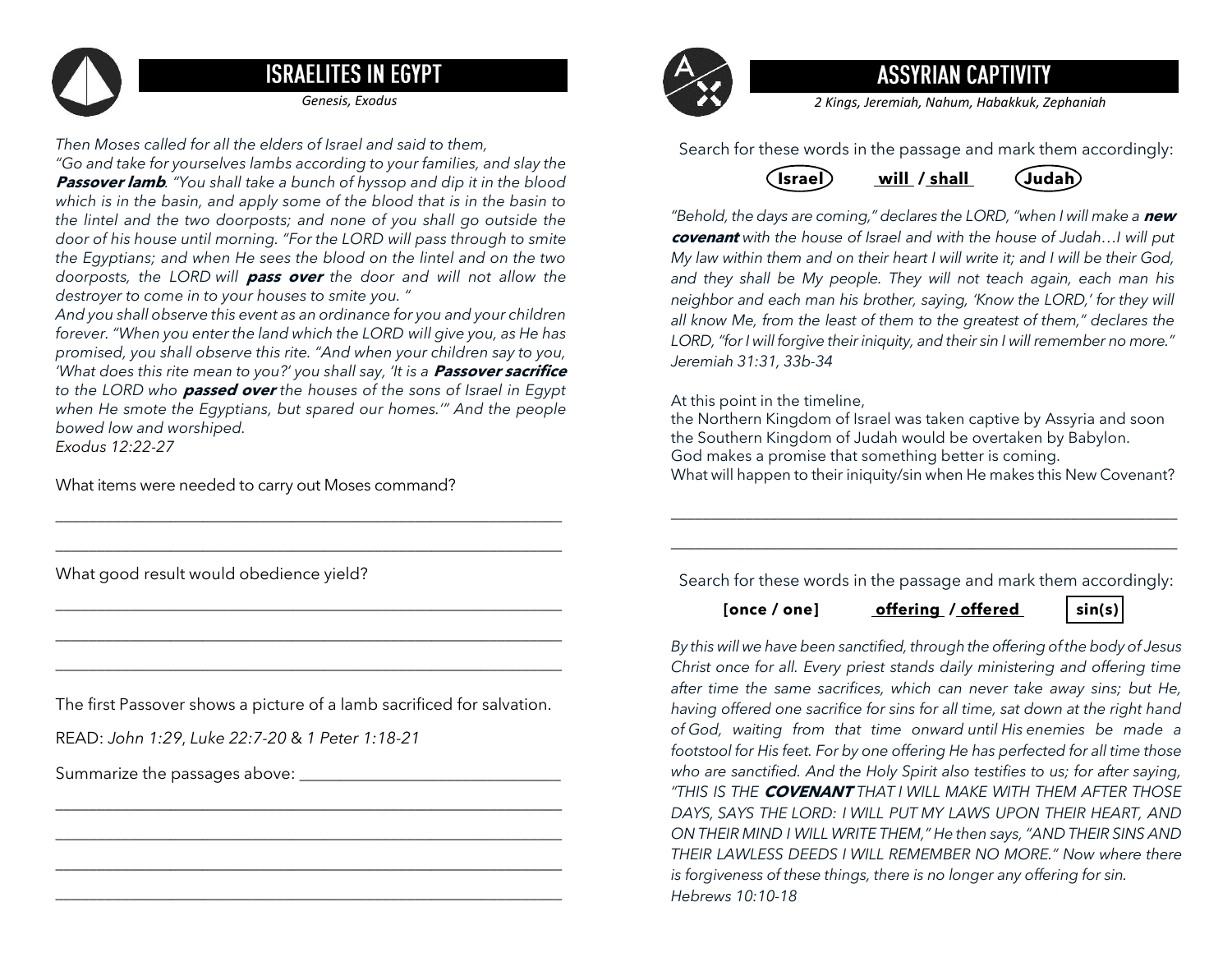

# **DIVIDED KINGDOM**

*1 & 2 Kings, 1 & 2 Chronicles, Isaiah, Jeremiah Hosea, Joel, Amos, Obadiah, Jonah, Micah*

*"But as for you, Bethlehem Ephrathah, too little to be among the clans of Judah, from you One will go forth for Me to be ruler in Israel. His goings forth are from long ago, from the days of eternity."*

*Therefore [God] will give them up until the time when she who is in labor has borne a child. Then the remainder of His brethren will return to the sons of Israel. And He will arise and shepherd His flock in the strength of the LORD, In the majesty of the name of the LORD His God. And they will remain, because at that time He will be great to the ends of the earth. Micah 5:2-4*

CHARACTERS *Who is mentioned in this passage? Look for pro/nouns.*

*\_\_\_\_\_\_\_\_\_\_\_\_\_\_\_\_\_\_\_\_\_\_\_\_\_\_\_\_\_\_\_\_\_\_\_\_\_\_\_\_\_\_\_\_\_\_\_\_\_\_\_\_\_\_\_\_\_\_\_\_ \_\_\_\_\_\_\_\_\_\_\_\_\_\_\_\_\_\_\_\_\_\_\_\_\_\_\_\_\_\_\_\_\_\_\_\_\_\_\_\_\_\_\_\_\_\_\_\_\_\_\_\_\_\_\_\_\_\_\_\_ \_\_\_\_\_\_\_\_\_\_\_\_\_\_\_\_\_\_\_\_\_\_\_\_\_\_\_\_\_\_\_\_\_\_\_\_\_\_\_\_\_\_\_\_\_\_\_\_\_\_\_\_\_\_\_\_\_\_\_\_ \_\_\_\_\_\_\_\_\_\_\_\_\_\_\_\_\_\_\_\_\_\_\_\_\_\_\_\_\_\_\_\_\_\_\_\_\_\_\_\_\_\_\_\_\_\_\_\_\_\_\_\_\_\_\_\_\_\_\_\_* 

*\_\_\_\_\_\_\_\_\_\_\_\_\_\_\_\_\_\_\_\_\_\_\_\_\_\_\_\_\_\_\_\_\_\_\_\_\_\_\_\_\_\_\_\_\_\_\_\_\_\_\_\_\_\_\_\_\_\_\_\_ \_\_\_\_\_\_\_\_\_\_\_\_\_\_\_\_\_\_\_\_\_\_\_\_\_\_\_\_\_\_\_\_\_\_\_\_\_\_\_\_\_\_\_\_\_\_\_\_\_\_\_\_\_\_\_\_\_\_\_\_ \_\_\_\_\_\_\_\_\_\_\_\_\_\_\_\_\_\_\_\_\_\_\_\_\_\_\_\_\_\_\_\_\_\_\_\_\_\_\_\_\_\_\_\_\_\_\_\_\_\_\_\_\_\_\_\_\_\_\_\_ \_\_\_\_\_\_\_\_\_\_\_\_\_\_\_\_\_\_\_\_\_\_\_\_\_\_\_\_\_\_\_\_\_\_\_\_\_\_\_\_\_\_\_\_\_\_\_\_\_\_\_\_\_\_\_\_\_\_\_\_ \_\_\_\_\_\_\_\_\_\_\_\_\_\_\_\_\_\_\_\_\_\_\_\_\_\_\_\_\_\_\_\_\_\_\_\_\_\_\_\_\_\_\_\_\_\_\_\_\_\_\_\_\_\_\_\_\_\_\_\_* 

ACTIONS *What events/actions take place? Look for verbs.* 

KEY VERSE *Which phrase is memorable or a good summary of the text?*

*\_\_\_\_\_\_\_\_\_\_\_\_\_\_\_\_\_\_\_\_\_\_\_\_\_\_\_\_\_\_\_\_\_\_\_\_\_\_\_\_\_\_\_\_\_\_\_\_\_\_\_\_\_\_\_\_\_\_\_\_ \_\_\_\_\_\_\_\_\_\_\_\_\_\_\_\_\_\_\_\_\_\_\_\_\_\_\_\_\_\_\_\_\_\_\_\_\_\_\_\_\_\_\_\_\_\_\_\_\_\_\_\_\_\_\_\_\_\_\_\_ \_\_\_\_\_\_\_\_\_\_\_\_\_\_\_\_\_\_\_\_\_\_\_\_\_\_\_\_\_\_\_\_\_\_\_\_\_\_\_\_\_\_\_\_\_\_\_\_\_\_\_\_\_\_\_\_\_\_\_\_*



# **LAW / WILDERNESS**

*Exodus, Leviticus, Numbers, Deuteronomy*

Search for these words in the passage and mark them accordingly:

### (Covenant) Tabernacle (Priest) [Blood]

*Now even* **the first covenant** *had regulations of divine worship and the*  earthly sanctuary. For there was a tabernacle prepared, the outer one, in *which were the lampstand and the table and the sacred bread; this is called the holy place. Behind the second veil there was a tabernacle which is called the Holy of Holies, having a golden altar of incense and the ark of the covenant covered on all sides with gold, in which was a golden jar holding the manna, and Aaron's rod which budded, and the tables of the covenant; and above it were the cherubim of glory overshadowing the mercy seat; but of these things we cannot now speak in detail. Now when these things have been so prepared, the priests are continually entering the outer tabernacle performing the divine worship, but into the second, only the high priest enters once a year, not without taking blood, which he offers for himself and for the sins of the people committed in ignorance.* 

*But when Christ appeared as a high priest of the good things to come, He entered through the greater and more perfect tabernacle, not made with hands, that is to say, not of this creation; and not through the blood of goats and calves, but through His own blood, He entered the holy place once for all, having obtained eternal redemption. For if the blood of goats and bulls and the ashes of a heifer sprinkling those who have been defiled sanctify for the cleansing of the flesh, how much more will the blood of Christ, who through the eternal Spirit offered Himself without blemish to God, cleanse your conscience from dead works to serve the living God? For this reason He is the mediator of* **a new covenant***, so that, since a death has taken place for the redemption of the transgressions that were committed under the first covenant, those who have been called may receive the promise of the eternal inheritance. Hebrews 9:1-7, 11-15*

What makes the new covenant greater than the first covenant?

\_\_\_\_\_\_\_\_\_\_\_\_\_\_\_\_\_\_\_\_\_\_\_\_\_\_\_\_\_\_\_\_\_\_\_\_\_\_\_\_\_\_\_\_\_\_\_\_\_\_\_\_\_\_\_\_\_\_\_\_\_\_\_ \_\_\_\_\_\_\_\_\_\_\_\_\_\_\_\_\_\_\_\_\_\_\_\_\_\_\_\_\_\_\_\_\_\_\_\_\_\_\_\_\_\_\_\_\_\_\_\_\_\_\_\_\_\_\_\_\_\_\_\_\_\_\_ \_\_\_\_\_\_\_\_\_\_\_\_\_\_\_\_\_\_\_\_\_\_\_\_\_\_\_\_\_\_\_\_\_\_\_\_\_\_\_\_\_\_\_\_\_\_\_\_\_\_\_\_\_\_\_\_\_\_\_\_\_\_\_

READ: *Luke 2:1-21*